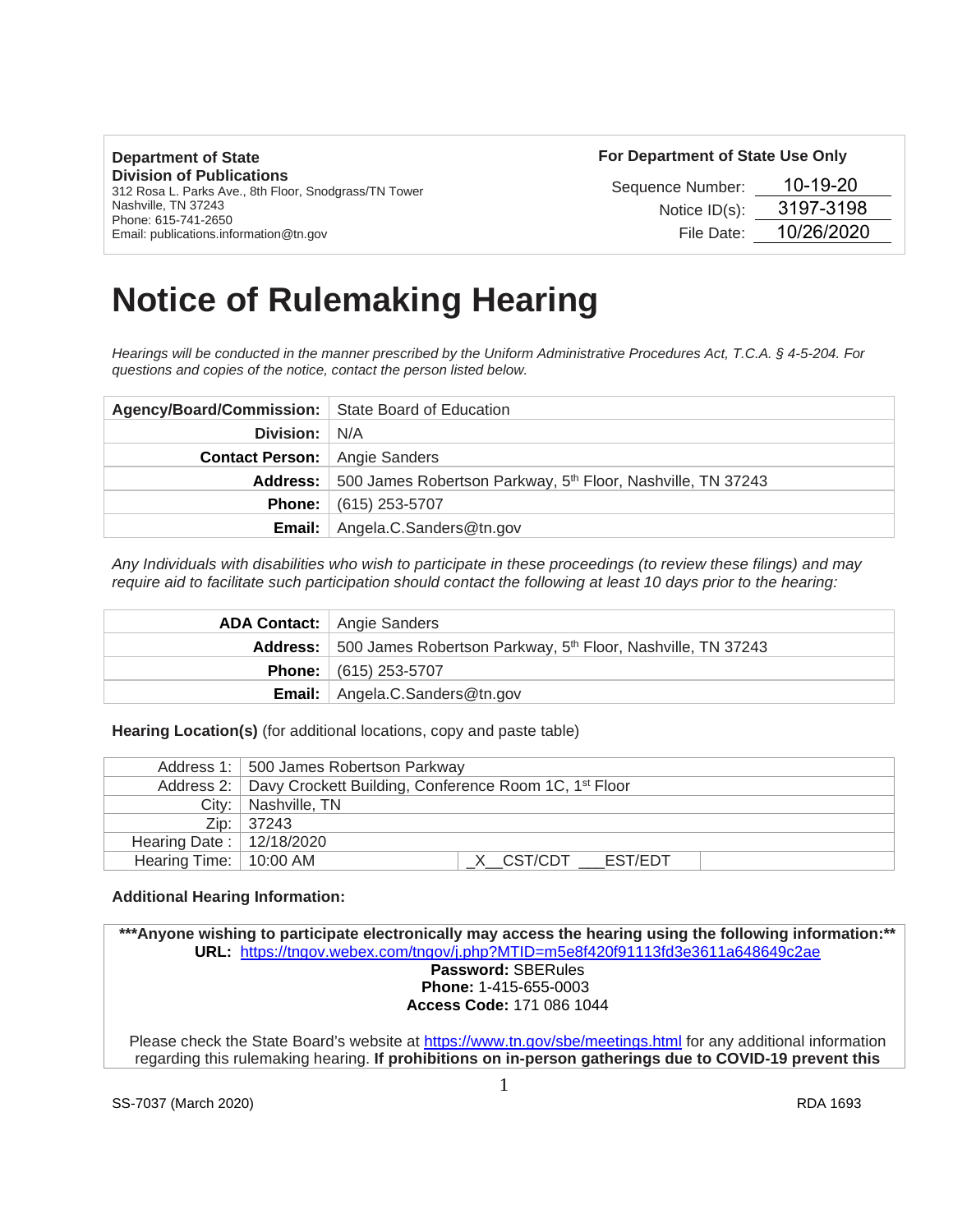## **hearing from occurring in-person, such information will be posted on the State Board's website and all attendees will utilize the above information to participate electronically.**

Oral comments are invited at the hearing. In addition, written comments may be submitted via email at [angela.c.sanders@tn.gov](mailto:angela.c.sanders@tn.gov) or mailed to: Tennessee State Board of Education Attention: Angie Sanders Davy Crockett Tower, 5<sup>th</sup> Floor 500 James Robertson Parkway Nashville, Tennessee 37243**.**

Written comments must be received by 4:30 PM CT on December 23, 2020 in order to ensure consideration. For further information, please contact Angie Sanders at the above address or by e-mail at [angela.c.sanders@tn.gov.](mailto:angela.c.sanders@tn.gov)

If attending the hearing in-person, please bring identification so that you may be checked into the building by security. Conference room 1C is located on the first floor of the building.

# **Revision Type (check all that apply):**

X Amendment X New Repeal

> **Rule(s)** (**ALL** chapters and rules contained in filing must be listed. If needed, copy and paste additional tables to accommodate more than one chapter. Please enter only **ONE** Rule Number/Rule Title per row.)

| <b>Chapter Number</b> | <b>Chapter Title</b>                                                                 |
|-----------------------|--------------------------------------------------------------------------------------|
| 0520-04-03            | Administrative Rules State Special Schools                                           |
| <b>Rule Number</b>    | <b>Rule Title</b>                                                                    |
| 0520-04-03-.01        | Standards of Eligibility for Admission to the Tennessee School for the Blind         |
| 0520-04-03-02         | Standards of Eligibility for Admission to the Tennessee School for the Deaf and West |
|                       | Tennessee School for the Deaf                                                        |

| <b>Chapter Number</b> | <b>Chapter Title</b>                            |
|-----------------------|-------------------------------------------------|
| 0520-01-19            | English as a Second Language Programs           |
| <b>Rule Number</b>    | <b>Rule Title</b>                               |
| 0520-01-19-.01        | <b>Definitions</b>                              |
| 0520-01-19-.02        | Anti-Discrimination Policies and Practices      |
| 0520-01-19-.03        | Identification, Screening, and Service Delivery |
| 0520-01-19-.04        | Parental Notification and Rights                |
| 0520-01-19-.05        | Staffing                                        |
| 0520-01-19-.06        | <b>Exit Process</b>                             |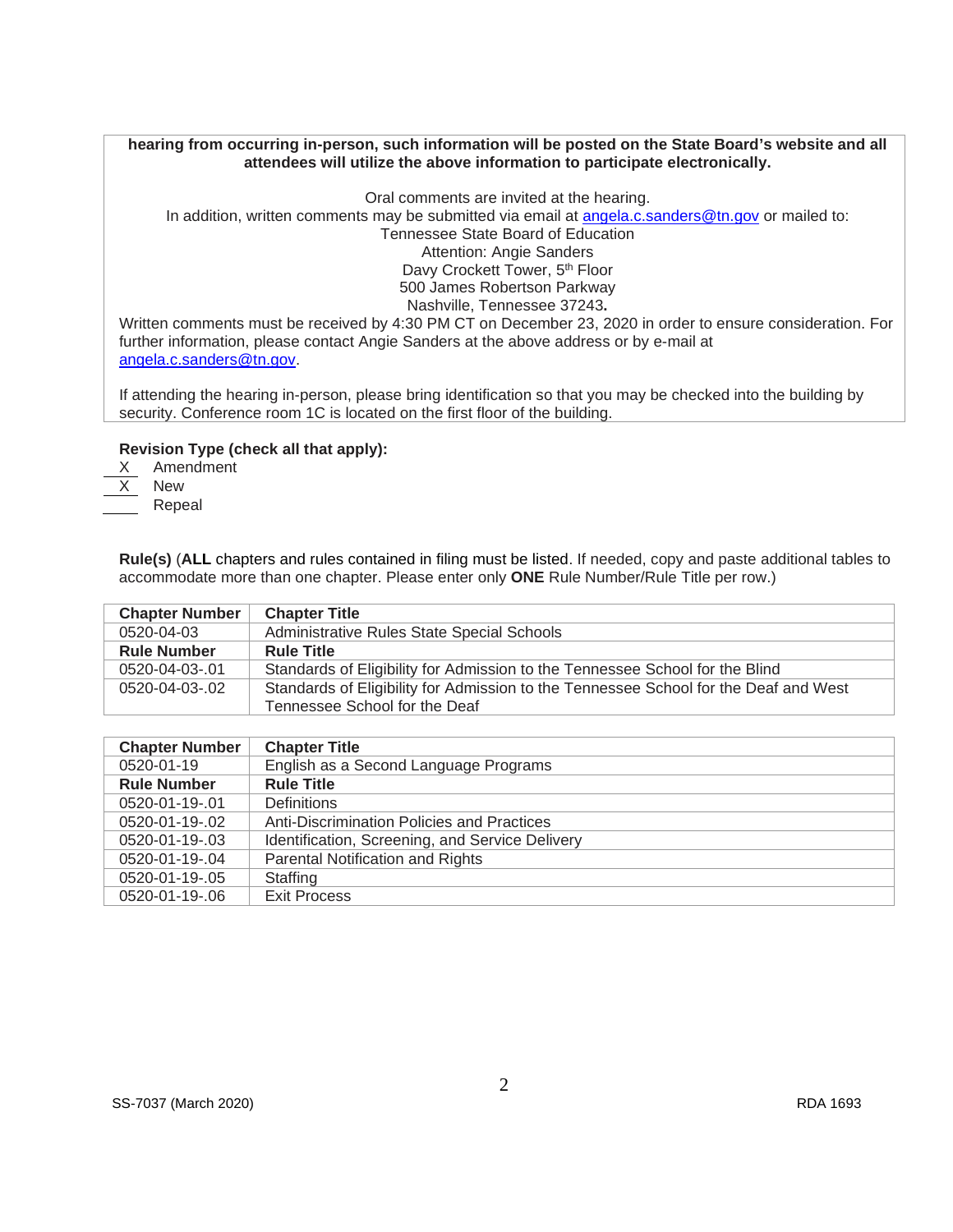#### **AMENDMENT/NEW**

# **RULES OF THE STATE BOARD OF EDUCATION**

# **CHAPTER 0520-04-03 ADMINISTRATIVE RULES STATE SPECIAL SCHOOLS**

# **0520-04-03-.01 STANDARDS OF ELIGIBILITY FOR ADMISSION TO THE TENNESSEE SCHOOL FOR THE BLIND.**

- (1) Students ages three (3) through twenty-one (21) who are residents of the state of Tennessee and who have a visual impairment, including either partial sight or blindness, even with correction, that adversely affects the student's educational performance shall be eligible for admission to the Tennessee School for the Blind.
- (2) A student who meets one (1) or more of the following visual impairments shall be eligible for admission to the Tennessee School for the Blind:
	- (a) Visual acuity in the better eye or both with best possible correction:
		- 1. Legal blindness 20/200 or less at distance and/or near; or
		- 2. Low vision 20/70 or less at distance and/or near.
	- (b) Visual field restriction with both eyes:
		- 1. Legal blindness remaining visual field of 20 degrees or less;
		- 2. Low vision remaining visual field of 60 degrees or less; or
		- 3. Medical and educational documentation of progressive loss of vision, which may in the future affect the student's ability to learn visually.
	- (c) Other visual impairment, not perceptual in nature, resulting from a medically documented condition. (For example, but not limited to cortical visual impairment)
- (3) Students who have disabilities in addition to visual impairment shall be eligible for admission to the Tennessee School for the Blind.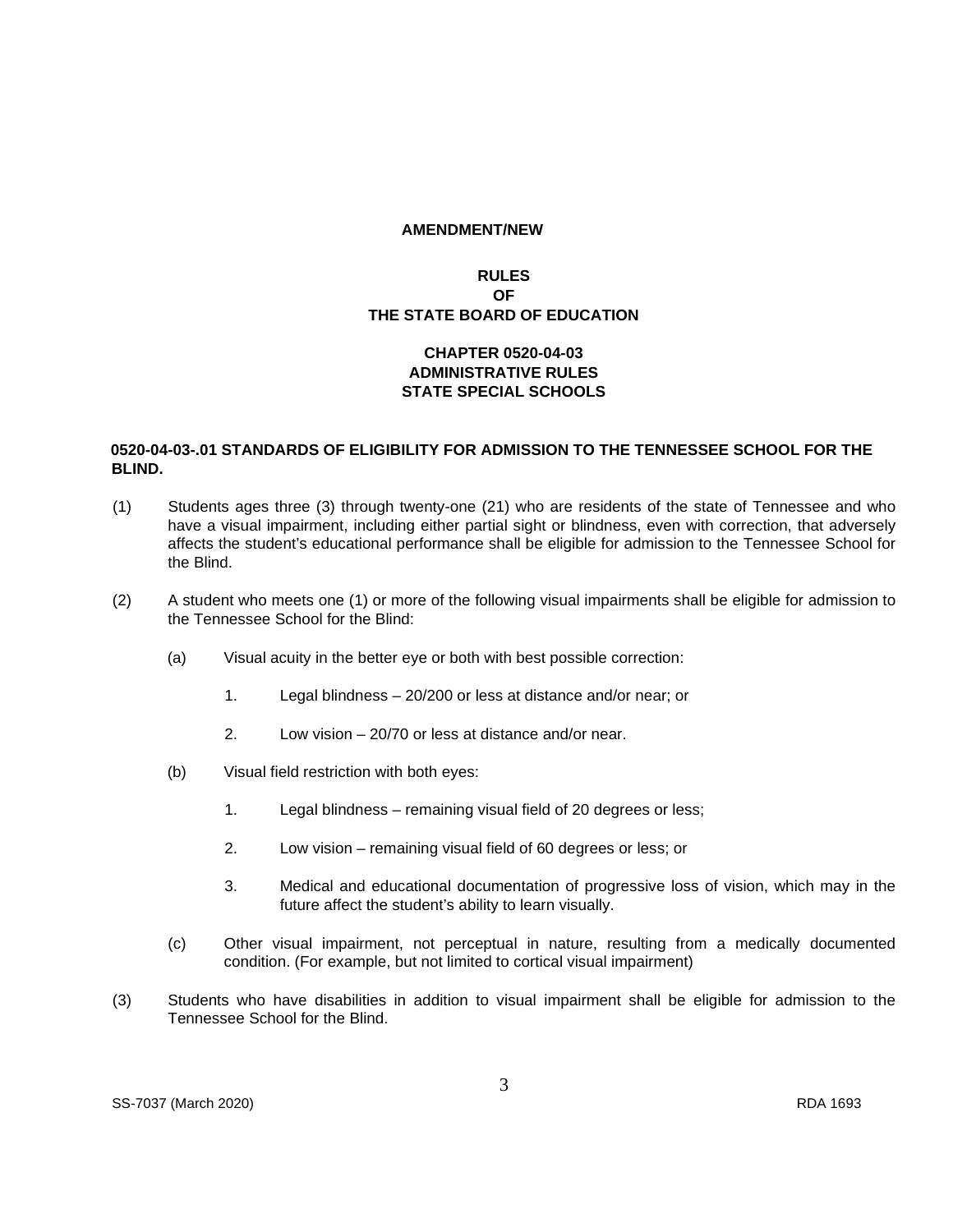- (4) The Director of Schools for the Tennessee School for the Blind shall admit students who meet the eligibility criteria, provided:
	- (a) The student has been evaluated and referred by his or her Individual Education Program (IEP) team, that includes a representative from the Tennessee School for the Blind, upon the IEP team's determination that the Tennessee School for the Blind will provide the student a free appropriate public education in the student's least restrictive environment;
	- (b) A complete ophthalmological report for the student has been submitted; and
	- (c) The student meets the criteria in Tennessee School for the Blind Policy 6.2030, School Admissions and Enrollment.
- (5) The student's district of origin and the Tennessee School for the Blind shall annually sign a placement agreement outlining the responsibilities of the district of origin and the responsibilities of Tennessee School for the Blind regarding the student's free and appropriate public education and services provided pursuant to the student's IEP.
- (6) Student admittance to the Tennessee School for the Blind residential program shall be based on the school's Policy 3.7000, Residential Program.

*Authority: T.C.A.* §§ *49-50-1001 et seq.. Administrative History: Original rule filed August 26, 1986; effective November 29, 1986. Repeal and new rule filed March 16, 1992; effective June 29, 1992. Amendments filed April 4, 2018; effective July 3, 2018.* 

## **0520-04-03-.02 STANDARDS OF ELIGIBILITY FOR ADMISSION TO THE TENNESSEE SCHOOL FOR THE DEAF AND WEST TENNESSEE SCHOOL FOR THE DEAF.**

- (1) Students ages three (3) through twenty-one (21) who are residents of Tennessee and who have a hearing impairment that is so significant that the child is impaired in processing linguistic information through hearing, with or without amplification, that adversely affects a child's educational performance, shall be eligible for admission to the Tennessee School for the Deaf and West Tennessee School for the Deaf.
- (2) A student who meets one (1) or more of the following hearing impairments shall be eligible for admission to the Tennessee School for the Deaf or West Tennessee School for the Deaf:
	- (a) A permanent or fluctuating hearing threshold level evidenced by:
		- 1. An unaided hearing threshold level of 30 dB or greater based on the pure tone average of 500, 1000, and 2000 Hz in the better ear;
		- 2. A high frequency hearing threshold level of 30 dB or greater based on the pure tone average of 1000, 2000 and 3000 Hz;
		- 3. An unilateral hearing threshold level of 30 dB or greater, based on the pure tone average of 500, 1000, and 2000 Hz unaided; or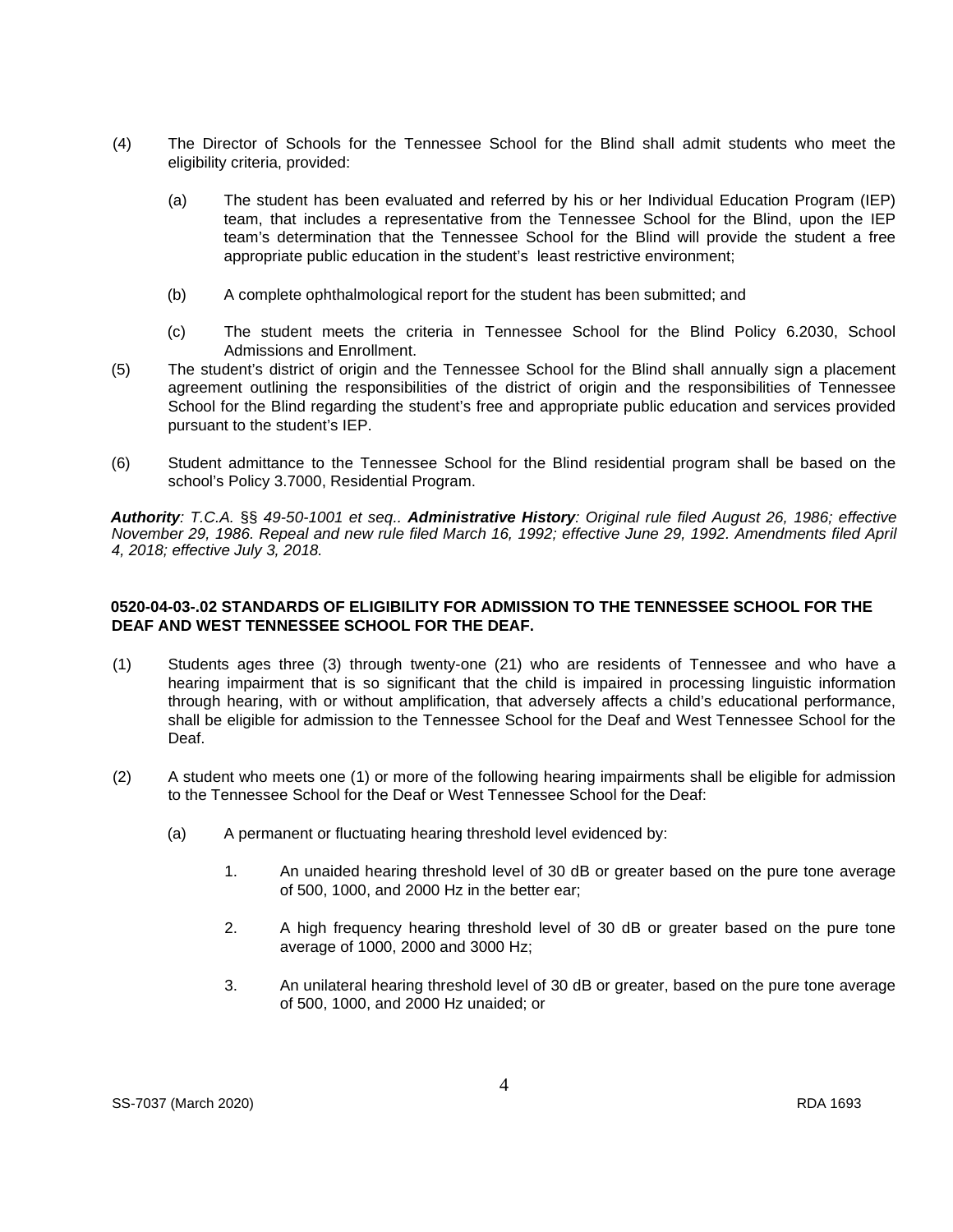- 4. An auditory evoked potential response evidencing permanent hearing loss at multiple frequencies equivalent to or in excess of the decibel hearing loss threshold criteria for pure tone audiometric testing specified above.
- (b) A hearing threshold that interferes with progress in developmental skills or academic performance, social-emotional development, or linguistic and communicative skills.
- (c) An inability to discriminate speech within the normal range, or a medical condition that prevents the child from processing spoken language auditorially in spite of normal hearing.
- (d) Evidence of genetic deafness history in the student's family and early identification of progressive hearing loss.
- (3) Students with disabilities in addition to a hearing impairment shall be eligible for admission to the Tennessee School for the Deaf and West Tennessee School for the Deaf. The Director of Schools for the Tennessee School for the Deaf and West Tennessee School for the Deaf shall admit students who meet the eligibility criteria, provided:
	- (a) The student has been evaluated and referred by his or her Individual Education Program (IEP) team, that includes a representative from the Tennessee School for the Deaf or West Tennessee School for the Deaf, upon the IEP team's determination that the Tennessee School for the Deaf or West Tennessee School for the Deaf will provide the student a free appropriate public education in the student's least restrictive environment; and
	- (b) The student meets the criteria in the Tennessee Schools for the Deaf Policy 6.2030, School Admissions and Enrollment.
- (4) The student's district of origin and the Tennessee School for the Deaf or West Tennessee School for the Deaf shall annually sign a placement agreement that outlines the responsibilities of the district of origin and Tennessee School for the Deaf or West Tennessee School for the Deaf regarding the student's free and appropriate public education and services provided pursuant to the student's IEP.
- (5) Student admittance to the Tennessee School for the Deaf residential program shall be based on the school's Policy 3.7000, Residential Program.

*Authority: T.C.A.* §§ *49-50-1101 et seq. Administrative History: Original rule filed August 26, 1986; effective November 29, 1986. Repeal and new rule filed March 16, 1992; effective June 29, 1992. Amendments filed April 4, 2018; effective July 3, 2018.*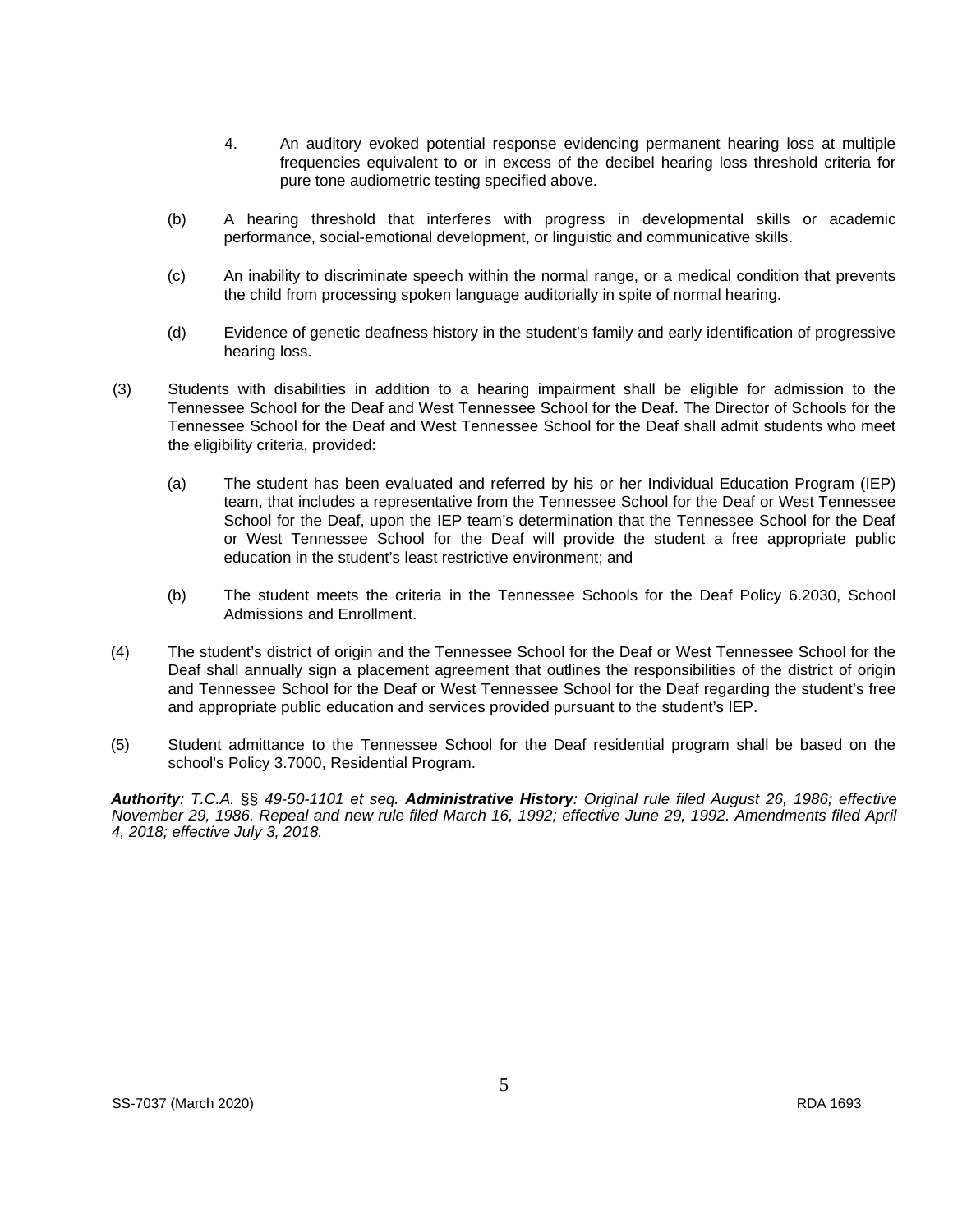#### **RULES OF THE STATE BOARD OF EDUCATION**

#### **CHAPTER 0520-01-19 ENGLISH AS A SECOND LANGUAGE PROGRAMS**

# **TABLE OF CONTENTS**

0520-01-09-.01 Definitions 0520-01-19- 02 Anti-Discrimination Policies and Practices 0520-01-19-.03 Identification, Screening, and Service Delivery

0520-01-19-.04 Parental Notification and Rights

- 0520-01-19-.05 Staffing
- 0520-01-19-.06 Exit Process

#### **0520-01-19-.01 DEFINITIONS**

- (1) The following definitions shall only be applicable to this chapter:
	- (a) "NELB Student" means a Non-English Language Background Student whose parent(s) or guardian(s) list a language other than English in response to any question on the home language survey. A NELB student may or may not qualify for ESL services.
	- (b) "English Learner (EL)" means an NELB student who qualifies for ESL services via a Department of Education approved English Language Proficiency screener.
	- (c) "ILP" means an individual learning plan that describes the academic and language needs and goals for an EL student.
	- (d) "Direct ESL Services" means English as a Second Language services designed for speakers of other languages and provided pursuant to an ILP by a teacher with an ESL endorsement to EL students for at least one (1) hour per day.
	- (e) "Indirect ESL Services" means English as a Second Language services that provide linguistically appropriate accommodations and scaffolding pursuant to an ILP provided by a general education teacher in the general education classroom to EL students whose parent(s) or guardians waive Direct ESL Services. Indirect ESL Services include providing scaffolding to ensure EL Students can access instructional materials in English.
	- (f) "Fluent English Proficient (FEP)" means an EL Student who meets the proficiency requirements of the English language proficiency screener upon initial enrollment or a student who initially qualified as an EL Student and has met the approved exit criteria for Direct or Indirect ESL Services.
	- (g) "Home Language Survey" means a survey delivered to parents or guardians within thirty (30) days of a student's initial enrollment in public school to identify NELB Students who may be eligible for Direct or Indirect Direct ESL Services.
	- (h) "RAEL" means a Recently Arrived English Learner.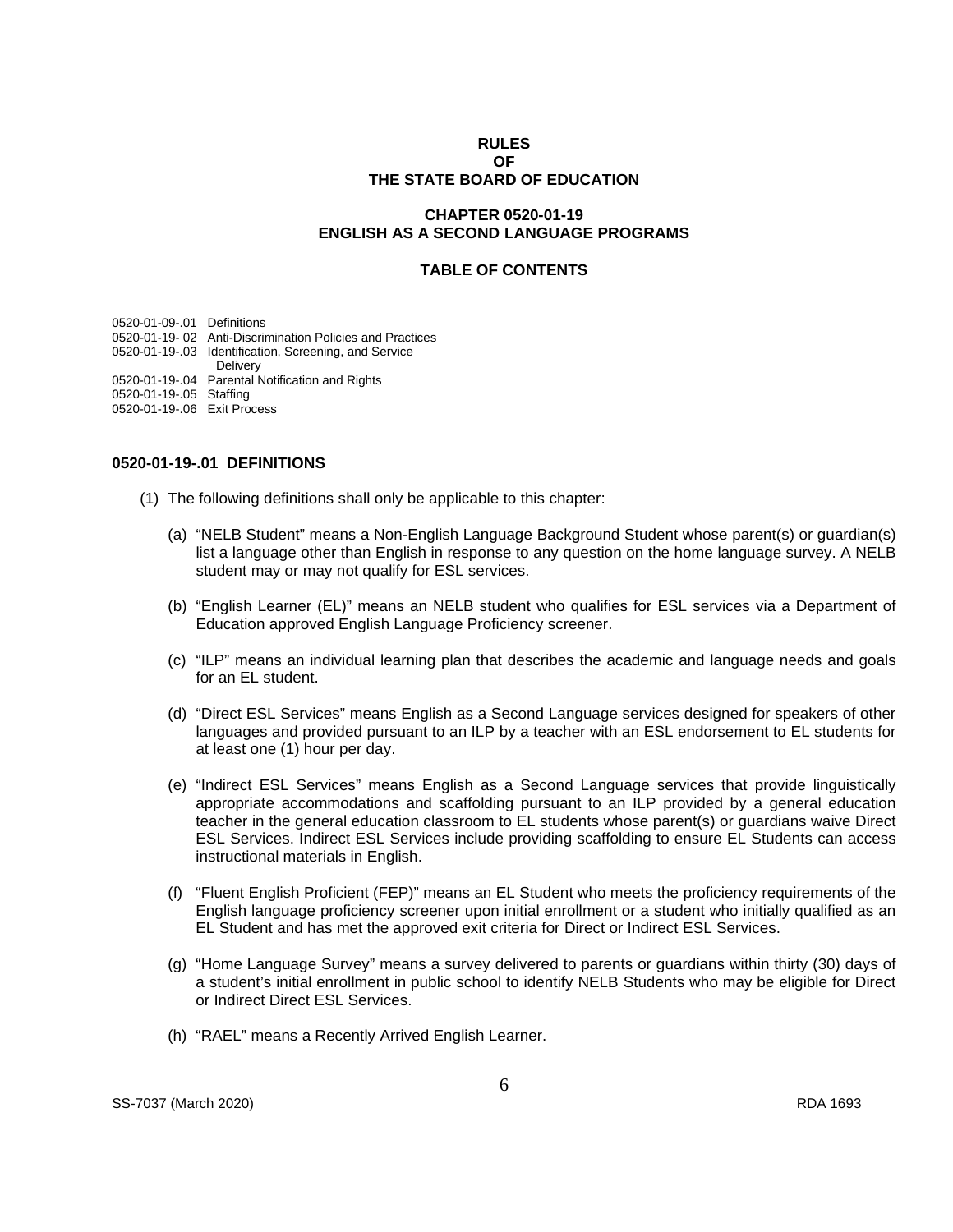- (i) "Transitional EL Student" means an EL student who has met the exit criteria for Direct or Indirect ESL Services.
- (j) "ILP Team" means a team at the LEA or school level that that creates the ILP for an EL student. At a minimum, the team shall include the current and/or former general education teacher and current and/or former ESL teacher, in addition to parents/guardians, school counselors, and other staff best suited to assess the language goals and needs of each EL student.

#### **0520-01-19-.02 ANTI-DISCRIMINATION POLICIES AND PRACTICES**

- (1) LEAs shall have anti-discriminatory policies that preclude denial of equal education opportunities to individuals based on race, color, or national origin. In addition, LEAs shall ensure that EL students can meaningfully participate in their educational programs and services. LEA practices shall not result in the inappropriate placement of EL students in or the exclusion from special programs or activities based on English language proficiency or national origin.
- (2) LEAs shall not deny enrollment to a student on the basis of the students' or their parents' or guardians' actual or perceived citizenship or immigration status.

#### **0520-01-19-.03 IDENTIFICATION, SCREENING, AND SERVICE DELIVERY**

- (1) Each LEA shall administer a Home Language Survey (HLS) within thirty (30) days of initial enrollment to identify NELB Students. A HLS shall be completed only once in a student's educational career. If the student has previously attended another LEA, the receiving school or LEA shall attempt to obtain the original HLS from the sending LEA. If the receiving LEA cannot obtain the original HLS after reasonable attempts to do so, it may re-administer the HLS, but shall mark it as a secondary HLS. If the original is found, it shall replace the duplicate in the student's file.
	- (a) The HLS shall not require parents or guardians to answer questions about student immunization or student or familial immigration status.
	- (b) The HLS shall include, but not necessarily be limited to, questions that require the parent(s) or guardian(s) to address the following three (3) topics:
		- 1. The first language the student learned to speak;
		- 2. The language the student speaks most often at home; and
		- 3. The language that is most often spoken to the student at home.
	- (c) If the parent(s) or guardian(s) list a language other than English for any question above, the student shall be classified as an NELB Student. Parents or guardians shall be interviewed to clarify any discrepancies in the HLS.
- (2) LEAs shall also screen all NELB Students with an English language proficiency screener within thirty (30) days of initial enrollment to determine whether the student qualifies for ESL Services, unless an NELB Student has documentation from a previous state or LEA that he or she met the definition of fluent English proficient (FEP). The English language proficiency screener shall be administered in addition to the HLS within the thirty (30) day time period.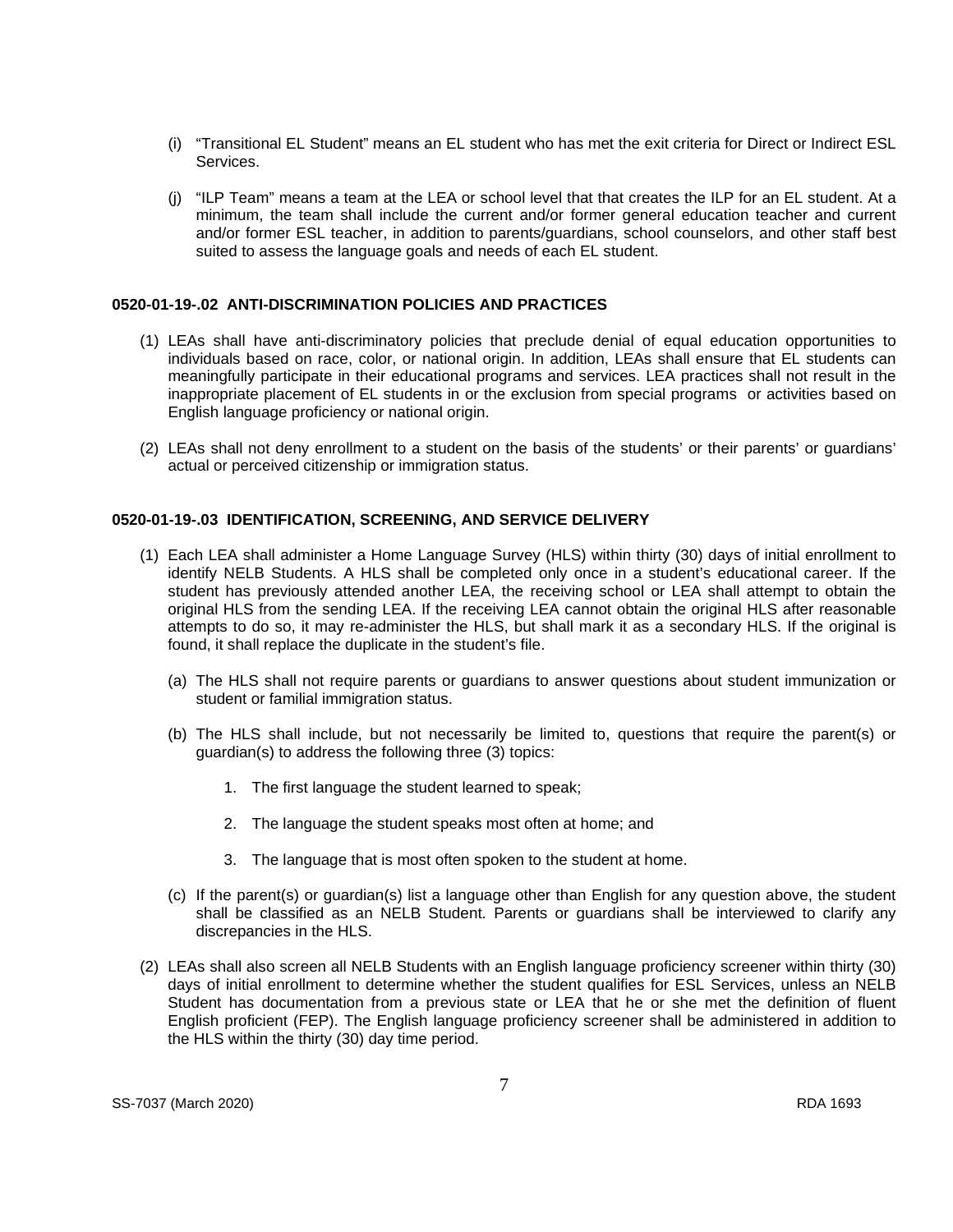- (a) NELB Students who are screened in their first semester of Kindergarten or their first semester of first grade shall be screened with the W-APT screener. If a student scores a 27 or below on any of the four (4) domains in the W-APT screener (speaking, listening, reading, or writing), the student shall be identified as an EL student and receive Direct ESL Services pursuant to paragraph (6) and (8) of this rule, unless a parent and or guardian chooses to waive service.
- (b) NELB Students who are screened in their second semester of Kindergarten shall be screened with the W-APT screener. If a student scores a 27 or below on the Speaking or Listening domain, a 14 or below on the reading domain, or a 17 or below on the writing domain, the student shall be identified as an EL student and receive Direct ESL Services pursuant to paragraph (6) and (8) of this rule, unless a parent and or guardian chooses to waive service.
- (c) NELB Students who are screened in their second semester of first grade, or at any point in grades two (2) through twelve (12), shall be screened using the WIDA screener. Students who score below a 4.5 on the WIDA screener shall be identified as an EL student and shall qualify to receive Direct ESL Services pursuant to paragraphs (6) and (8) of this rule, unless a parent and or guardian chooses to waive service.
- (3) All EL students shall have an ILP that contains, but is not limited to:
	- (a) Assessment data from the English language proficiency assessment, achievement assessments, and any meaningful benchmark data;
	- (b) Short-term goals that help the student proceed to the next level in the four (4) domains of language: reading, writing, speaking, and listening;
	- (c) Growth trajectories for English language proficiency based on individual student data; and
	- (d) Strategies, accommodations, and scaffolding used in the delivery of Indirect ESL Services
- (4) Each LEA shall have an oversight plan for the development, implementation, and monitoring of ILPs for EL students.
- (5) Teachers shall monitor the academic and English language proficiency growth of EL students through benchmarking, formative assessments, and/or summative assessments at least every four and one-half (4.5) weeks. If an EL student is not meeting the growth expectations identified in his or her ILP, the student shall receive differentiated support so that he or she may advance more rapidly toward English language proficiency. Supports shall be implemented promptly after the ILP Team has determined the student is not on the expected growth trajectory.
- (6) EL students identified for ESL service via an English Language Proficiency screener described herein shall receive a minimum of one (1) hour of Direct ESL Service each school day from a teacher who holds an ESL endorsement, until the student achieves a sufficient score on a summative assessment pursuant to State Board rule 0520-01-19- .08.
	- (a) Parents or guardians of EL students shall be informed of the right to refuse placement of their children in ESL programs, and each LEA shall provide the parent(s) or guardian(s) the option to waive Direct ESL Services before services are provided, or at any time during the course of the school year.
	- (b) If the parent(s) or guardian(s) waives Direct ESL Services for the student, the general education classroom teacher shall be responsible for providing Indirect ESL Services in the form of linguistically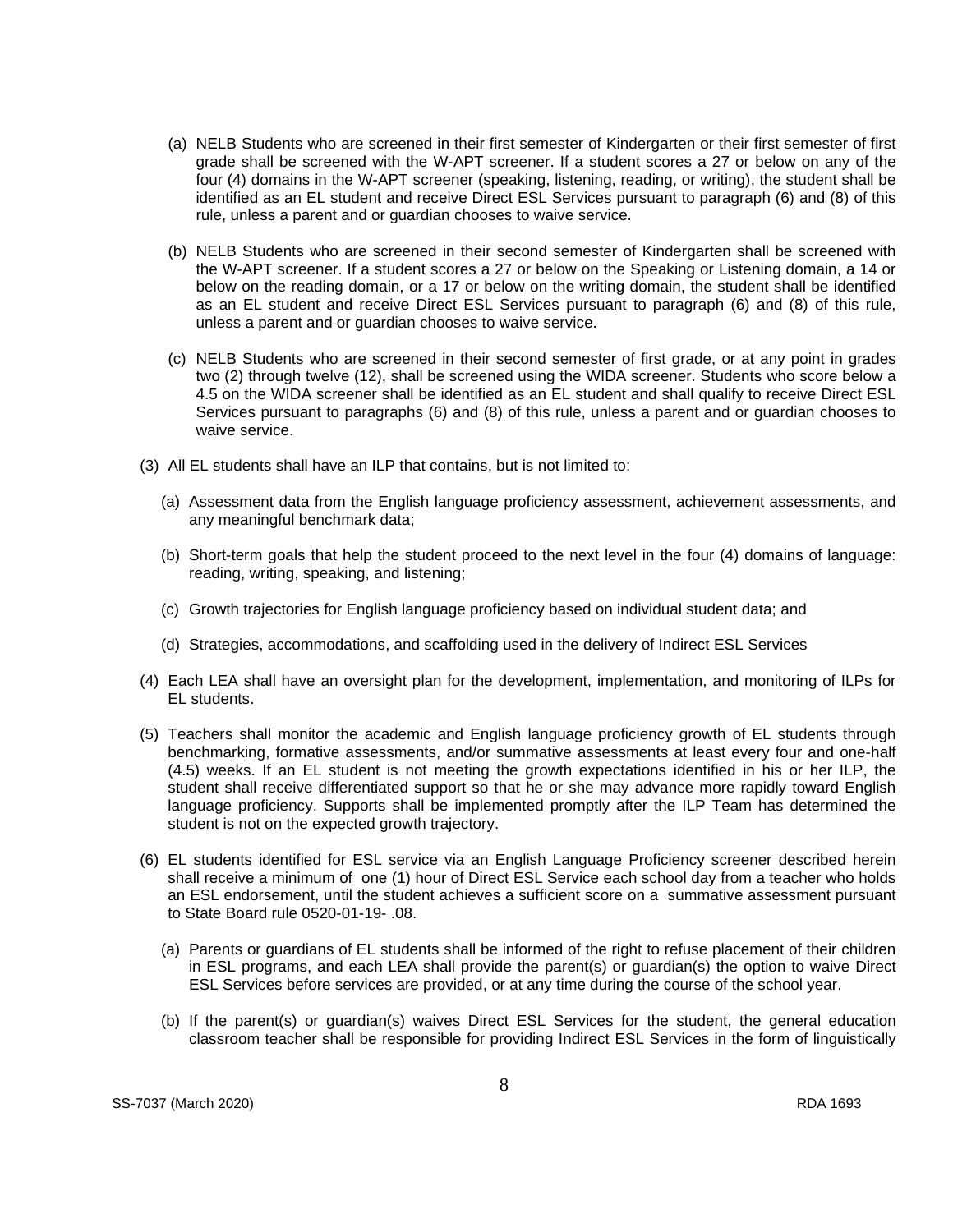appropriate accommodations and scaffolding within the general education setting as described in the student's ILP.

- (7) LEAs shall ensure that all teachers who provide Direct or Indirect ESL Services are annually trained on delivering ESL instruction. At a minimum, this training shall include, but not be limited to:
	- (a) The Tennessee English language development (ELD) standards;
	- (b) Appropriate ESL instructional methods to use with grade-level academic content standards in English language arts, mathematics, science and social studies;
	- (c) English language acquisition training for general education teachers to understand the process of acquiring a second or subsequent language; and
	- (d) Strategies for collaboration between teachers serving EL students so that ILPs are developed and implemented by all educators.
- (8) EL students shall be assessed annually using either the W-APT or WIDA ACCESS to determine if the Direct or Indirect ESL services provided may be modified by the ILP Team.
	- (a) EL students in Kindergarten shall be assessed using the W-APT screener. For these students who score between 20 and 27 on any domain, LEAs may tailor the service provided to those students, including providing less than one (1) hour of Direct ESL Service per day based on their ILP.
	- (b) EL students in grades one through twelve (1-12) shall be assessed using WIDA ACCESS. For these students who score 3.5 or higher on the reading, writing, and either speaking or listening domain, LEAs may tailor the services provided to those students, including providing less than one (1) hour of Direct ESL Service per day based on their ILP.
- (9) An ESL Program may be provided through various service delivery models. Direct ESL Services shall be provided utilizing one or more of the following approved service delivery models:
	- (a) Sheltered English Instruction;
	- (b) Structured English Immersion;
	- (c) Specially Designed Academic Instruction in English (SDAIE);
	- (d) Content-Based Instruction (CBI);
	- (e) Heritage Language;
	- (f) Virtual ESL classes;
	- (g) Pull-out instruction; or
	- (h) Another model approved by the Department.
- (10) Service delivery models shall meet the following criteria:
	- (a) All models used by LEAs shall be evidence-based and effective;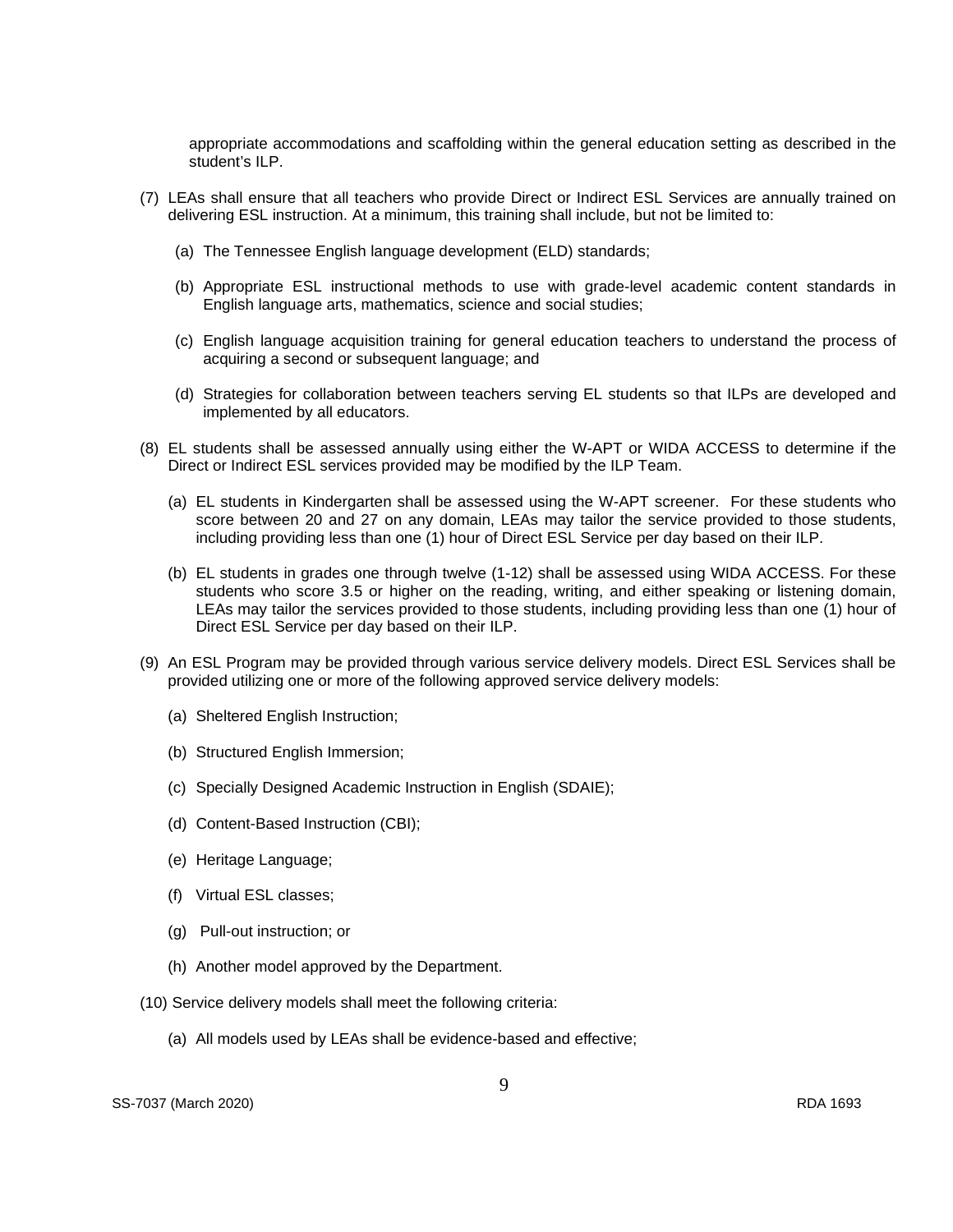- (b) All models shall address how academic deficits that are the result of students' limited English proficiency will be remediated;
- (c) All service models shall be aligned to the Tennessee English language development standards and based on evidence-based educational practices. These service delivery models may be used in ESL classrooms, general education classrooms, or in newcomer centers for recently arrived ELs (RAELs).
- (11) LEAs shall ensure that all EL students who may have a disability are located, identified, and evaluated for special education and related services in a timely manner, in accordance with the Individuals with Disabilities Education Act, Section 504 of the Rehabilitation Act of 1973, and T.C.A. § 49-10-101, et seq.
	- (a) When conducting special education and/or Section 504 evaluations, LEAs shall consider the English language proficiency of EL students in determining the appropriate assessments and other evaluation materials to be used. EL students shall not be identified as students with disabilities solely because of their limited English language proficiency.
	- (b) LEAs shall provide EL students with disabilities with both the language assistance and disabilityrelated services to which they are entitled under federal law.
	- (c) Neither Response to Instruction and Intervention (RTI2) nor special education services shall be used in place of ESL Direct Services.
- (12)Two (2) high school ESL courses shall be counted toward the four (4) English credits required for graduation. At least one (1) of the ESL courses counted toward graduation credit shall be counted toward credit in an English course with an end-of-course assessment. Additional high school ESL courses shall be counted as elective humanities credits.

# **0520-01-19-.04 PARENTAL NOTIFICATION AND RIGHTS**

- (1) LEAs shall communicate information related to identification, screening, and service delivery to the parent(s) or guardian(s) of EL students in the language and method that the parent(s) or guardian(s) can understand, to the extent practicable. Parent(s) or guardian(s) shall be informed of the ESL program type to be used, length of time expected for completion of ESL services, how the EL student was assessed for entrance to services, and options related to program types, if available.
- (2) Parents or guardians of EL students shall be informed:
	- (a) Of their right to waive placement of their child in ESL programs;
	- (b) Of their right to remove their student from Direct ESL Service at any time;
	- (c) Of the scaffolding and accommodations to be provided in the general education setting via Indirect ESL Services if the parent(s) or guardian(s) waive Direct ESL Services.

## **0520-01-19-.05 STAFFING RATIOS**

(1) Appropriate staffing of ESL programs shall be based on the following criteria: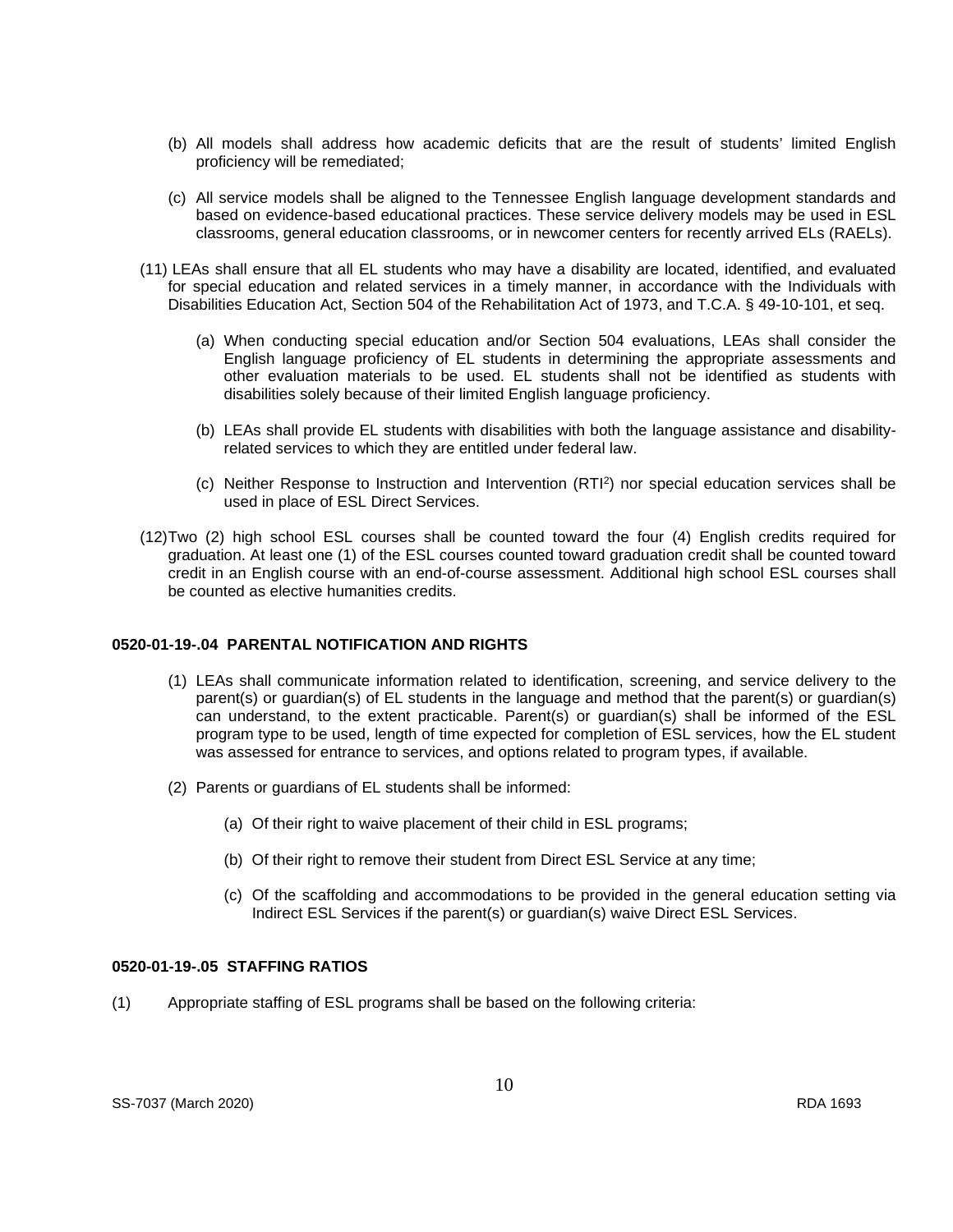- (a) LEAs shall provide adequate ESL staff to implement the chosen service delivery model effectively, as documented by the progress in English language proficiency and academic content of their EL students.
- (b) LEAs shall adequately staff their ESL programs to meet state and federal requirements. This includes, but is not limited to, having sufficient staff to ensure meaningful communication or guardians of EL students with limited English proficiency, to identify EL students, and to monitor transitional EL students.
- (2) To meet the two (2) criteria of effective and compliant ESL programs, LEAs shall implement ESL programs based on the following staffing ratio standards:
	- (a) ESL class sizes shall not exceed state-mandated grade-level class size requirements; and
	- (b) The LEA-wide ESL program staffing ratio shall be based on an average of no more than thirty-five (35) identified EL students per full-time equivalent ESL teacher unless an alternate staffing ratio is approved by the Department.
- (3) An alternative staffing ratio may only be approved when the LEA can show adequate academic growth and proficiency with the EL student population and can prove that EL students are receiving the recommended hours of service. LEAs seeking approval for a waiver for an alternate LEA-wide staffing ratio shall provide the following information upon application and, if approved, annually to the Department of Education:
	- (a) The number of EL students served;
	- (b) The proficiency levels of EL students;
	- (c) The academic growth of EL students;
	- (d) Evidence that no school in the LEA is an Additional Targeted Support and Intervention (ATSI) school based on the EL student accountability subgroup;
	- (e) The most recent analysis for the EL student subgroup for achievement assessments in reading/language arts, mathematics, and science;
	- (f) The proposed staffing ratio that will be used in place of the recommended thirty-five (35) to one (1) ratio; and
	- (g) The justification for the alternate staffing ratio.

#### **0520-01-19-.06 EXIT PROCESS**

- (1) EL students who score 4.4 composite or higher and 4.2 or higher for literacy on the WIDA ACCESS shall be exited from Direct or Indirect ESL Services. Students who exit Direct or Indirect ESL Services shall be considered transitional EL students for four (4) school years.
- (2) EL students in the first (1<sup>st</sup>) and second (2<sup>nd</sup>) years of transition are referred to as T1 and T2 respectively. EL students in the third  $(3<sup>rd</sup>)$  and fourth  $(4<sup>th</sup>)$  years of transition are referred to as T3 and T4 respectively. During this transition period, Direct or Indirect ESL Services are not required for T3 and T4 students. However, T3 and T4 students shall be included in the LEA's EL student subgroup with T1 and T2 students for accountability purposes.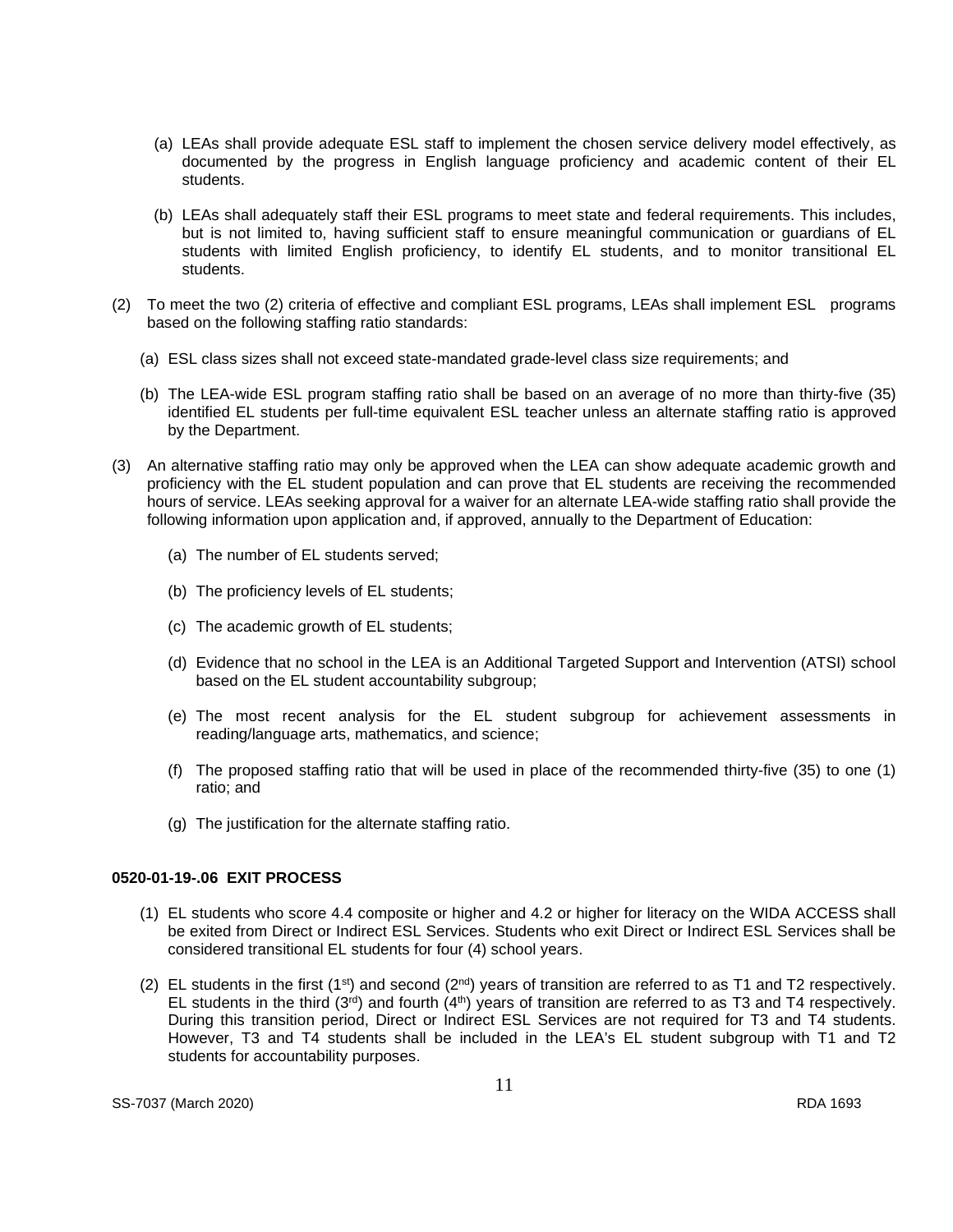- (3) Transitional EL students shall be served in the general education classroom. T1 and T2 EL students shall be monitored for two (2) years.
	- (a) If a transitional student demonstrates difficulty in the general education classroom or fails to meet ILP benchmarks, academic interventions should be provided by a general classroom teacher or teacher with an ESL endorsement pursuant to an ILP.
- (4) Each LEA shall have a written reclassification procedure to be used for exited EL Students who require reentry into the ESL program. The LEA shall apply its reclassification procedure if academic or nonacademic interventions are unsuccessful.
- (5) EL students who take alternate exams for TNReady, as determined by their IEP team shall be considered for exit from ESL services through the WIDA ALT ACCESS assessment. EL students who achieve a P1 composite or higher and P1 literacy or higher on the WIDA ALT ACCESS assessment shall be exited from Direct ESL Services.
- (6) If a student was exited from ESL services by another state, the exit shall stand as valid.

*Authority: T.C.A. 49-1-302; 42 U.S.C. § 2000d; 20 U.S.C. § 1703. Administrative History:*